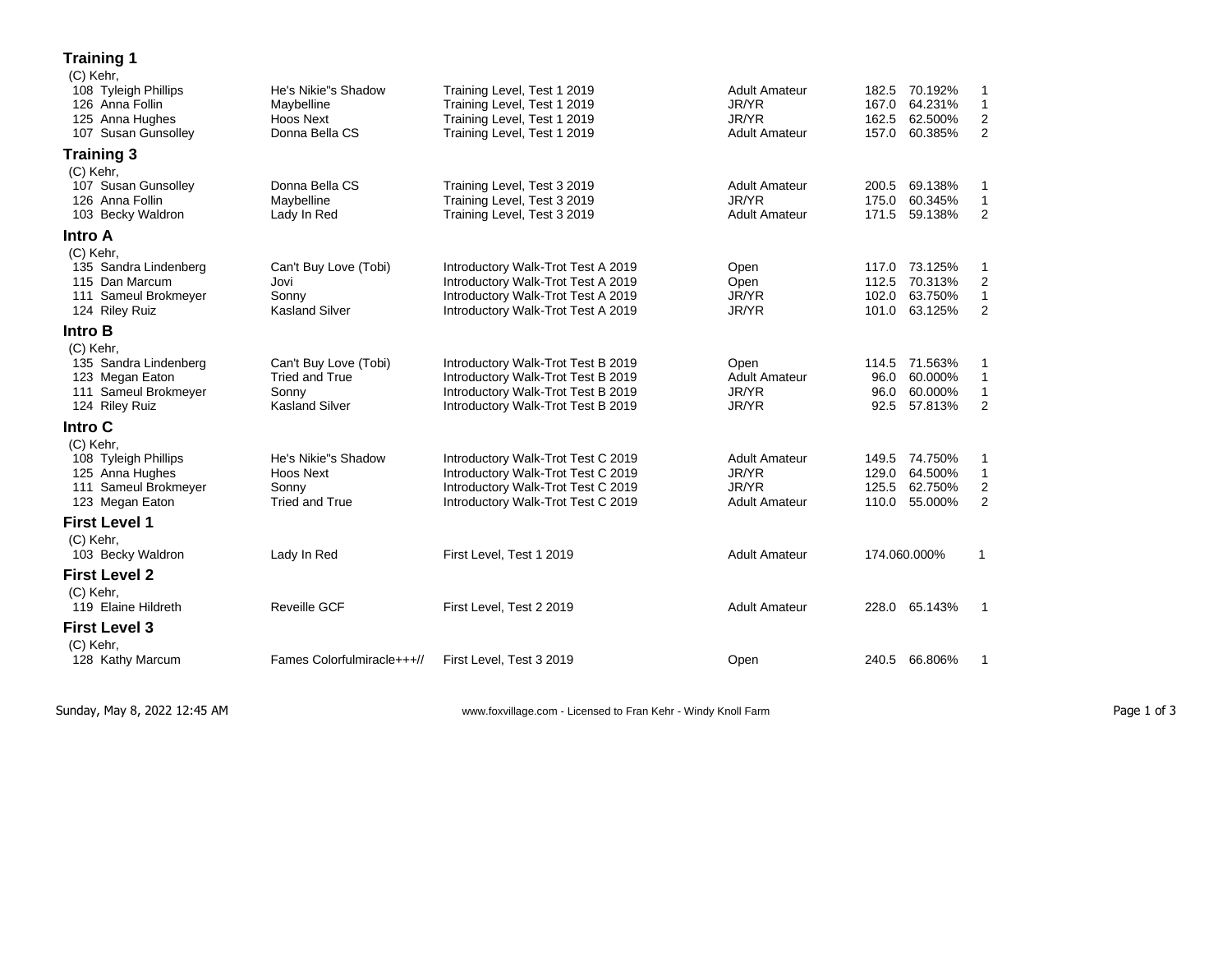| <b>Second Level 1</b><br>(C) Kehr, |                             |                                                            |                      |                |               |                |
|------------------------------------|-----------------------------|------------------------------------------------------------|----------------------|----------------|---------------|----------------|
| 136 Brooke Joya                    | Leonardo's Masterpiece      | Second Level, Test 1 2019                                  | Open                 |                | 232.5 62.838% | $\overline{1}$ |
| <b>Second Level 2</b>              |                             |                                                            |                      |                |               |                |
| (C) Kehr,                          |                             |                                                            |                      |                |               |                |
| 101 Wendy Green                    | Smart Athena Rey            | Second Level, Test 2 2019                                  | <b>Adult Amateur</b> |                | 267.5 65.244% | $\overline{1}$ |
| <b>Second Level 3</b>              |                             |                                                            |                      |                |               |                |
| (C) Kehr,                          |                             |                                                            |                      |                |               |                |
| 128 Kathy Marcum                   | Fames Colorfulmiracle+++//  | Second Level, Test 3 2019                                  | Open                 | 271.5          | 64.643%       | 1              |
| 134 Sandra Lindenberg              | SMJ Eragon (Rocko)          | Second Level, Test 3 2019                                  | Open                 | 256.0          | 60.952%       | 2              |
| 101 Wendy Green                    | Smart Athena Rey            | Second Level, Test 3 2019                                  | <b>Adult Amateur</b> | 253.5          | 60.357%       | $\mathbf{1}$   |
| <b>Third Level 3</b>               |                             |                                                            |                      |                |               |                |
| (C) Kehr,                          |                             |                                                            |                      |                |               |                |
| 102 Anne Singley                   | Gaston TF                   | Third Level. Test 3 2019                                   | <b>Adult Amateur</b> | 266.0          | 66.500%       | 1              |
| 137 Jessica Quillivan              | Lucca                       | Third Level, Test 3 2019                                   | <b>Adult Amateur</b> | 261.5          | 65.375%       | 2              |
| 133 Sandra Lindenberg              | Walk of Fame                | Third Level. Test 3 2019                                   | Open                 | 247.0          | 61.750%       | $\mathbf{1}$   |
| 121 Amy Bhakhri                    | Saltadors Ace               | Third Level, Test 3 2019                                   | <b>Adult Amateur</b> | 220.5          | 55.125%       | 3              |
| <b>Fourth Level 3</b>              |                             |                                                            |                      |                |               |                |
| (C) Kehr,                          |                             |                                                            |                      |                |               |                |
| 106 Emmanuelle Schneider           | Amador DEM                  | Fourth Level. Test 3 2019                                  | <b>Adult Amateur</b> |                | 235.0 65.278% | -1             |
| <b>Freestyle TOC</b>               |                             |                                                            |                      |                |               |                |
|                                    |                             |                                                            |                      |                |               |                |
| (C) Kehr,<br>129 Michelle Frank    |                             |                                                            |                      |                | 70.357%       |                |
| 130 Michelle Frank                 | Hello To Glory<br>AKA Tango | Western Freestyle Basic Level<br>Western Freestyle Level 2 | Open<br>Open         | 197.0<br>248.7 | 62.175%       | 1<br>2         |
|                                    | Corrado M                   | FEI Freestyle, Grand Prix 2017                             | <b>Adult Amateur</b> | 238.0          | 59.500%       | $\mathbf{1}$   |
| 105 Dawn Metzger                   |                             |                                                            |                      |                |               |                |
| <b>WD Basic 1</b>                  |                             |                                                            |                      |                |               |                |
| (C) Kehr,                          |                             |                                                            |                      |                |               |                |
| 117 Sandra Lindenberg              | <b>Blue Bell</b>            | Western Dressage Basic Test 1                              | Open                 |                | 72.307%       | $\mathbf 1$    |
| <b>WD Basic 3</b>                  |                             |                                                            |                      |                |               |                |
| (C) Kehr,                          |                             |                                                            |                      |                |               |                |
| 112 Lindsay Rosenbusch             | Willie Be Romeo             | Western Dressage Basic Test 3                              | <b>Adult Amateur</b> |                | 68.478%       | $\mathbf{1}$   |
| (C) Kehr,                          |                             |                                                            |                      |                |               |                |
| 116 Dan Marcum                     | Clyde                       | Western Dressage Basic Test 4                              | Open                 |                | 72.700%       | -1             |
| <b>WD Intro 2</b>                  |                             |                                                            |                      |                |               |                |
| (C) Kehr,                          |                             |                                                            |                      |                |               |                |
| 132 Sandra Lindenberg              | Dancer                      | Western Dressage Intro Test 2                              | Open                 |                | 135.0 75.000% | 1              |
|                                    |                             |                                                            |                      |                |               |                |

Sunday, May 8, 2022 12:45 AM **Page 2 of 3** www.foxvillage.com - Licensed to Fran Kehr - Windy Knoll Farm Page 2 of 3